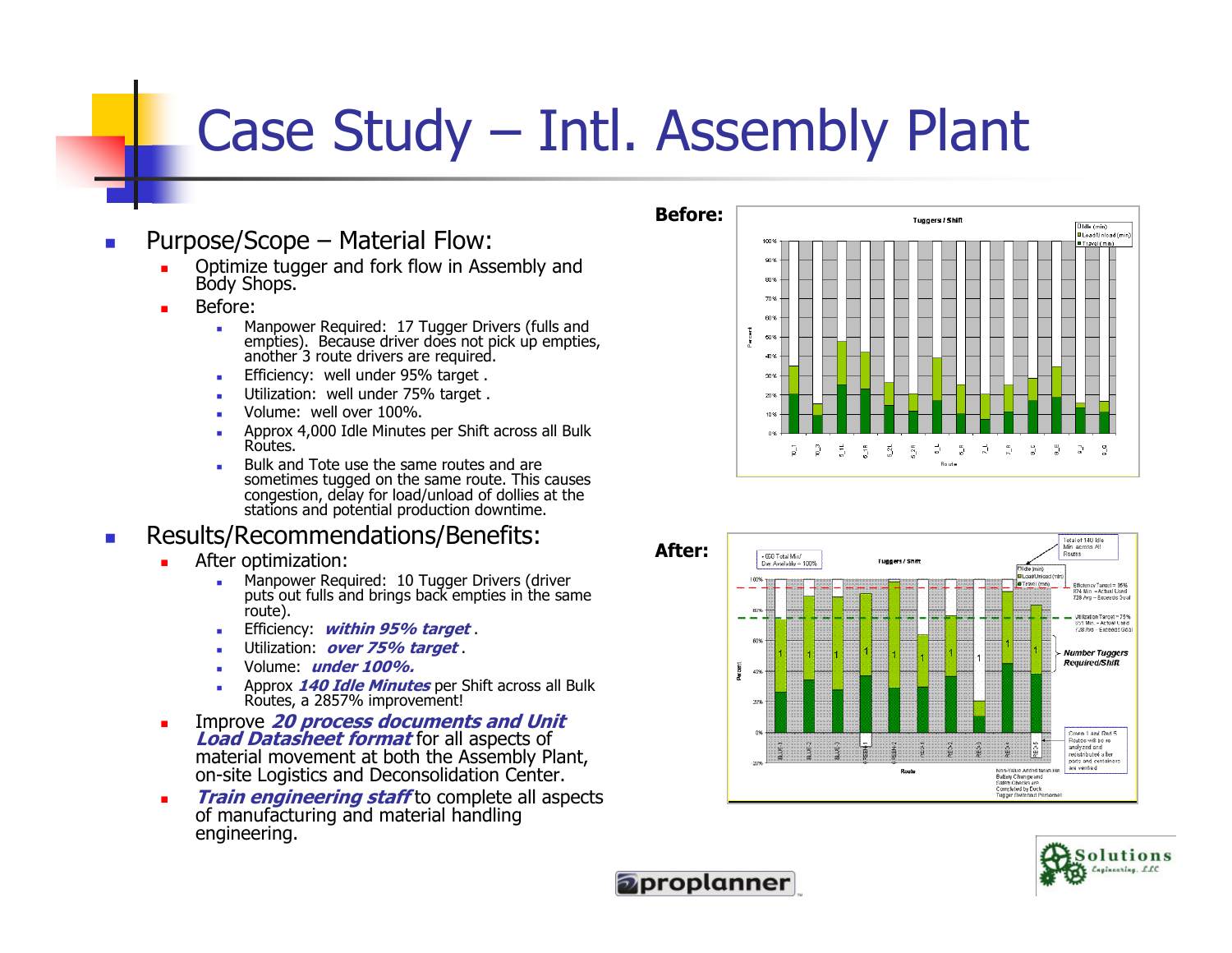# Case Study – Intl. Assembly Plant

- Purpose/Scope Line Display Layouts:
	- **Station Review, Buyoff and Line Display** ∟ Status for TCF, Engine and Body Shop.
	- $\blacksquare$ Validate and Setup Line Display
	- **Review and Buyoff Buffer Area**  $\blacksquare$
	- **Review and Buyoff Material Flow Routes** ш
	- Г Develop Process Documents, Min/Max Calculations, SPD
- **Results/Recommendations/Benefits:**  $\overline{\phantom{a}}$ 
	- Г Reviewed 191 stations as completed
	- ш
	- **Reviewed buffer area xx SF max.<br>Reviewed 24 material flow routes** Г
	- Developed and trained customer staff on 8<br>*critical process documents*: Г
		- a. SPD Identification and Buyoff Process Flow SPD Broadcast Window and Float Calcs.
		- Station Validation and Buyoff Process
		- Line Display Min./ Max calculation/process ■
		- **Minimum Stock quantity and Kanban quantity**  $\mathbf{r}$ calculations with Process
		- Material Move Request Form and Process
		- Small Lot Label Database Design/Training
		- **Container Change Request form and Process** ■

#### Buffer:



### Station Layouts:



### Material Flow Routes: